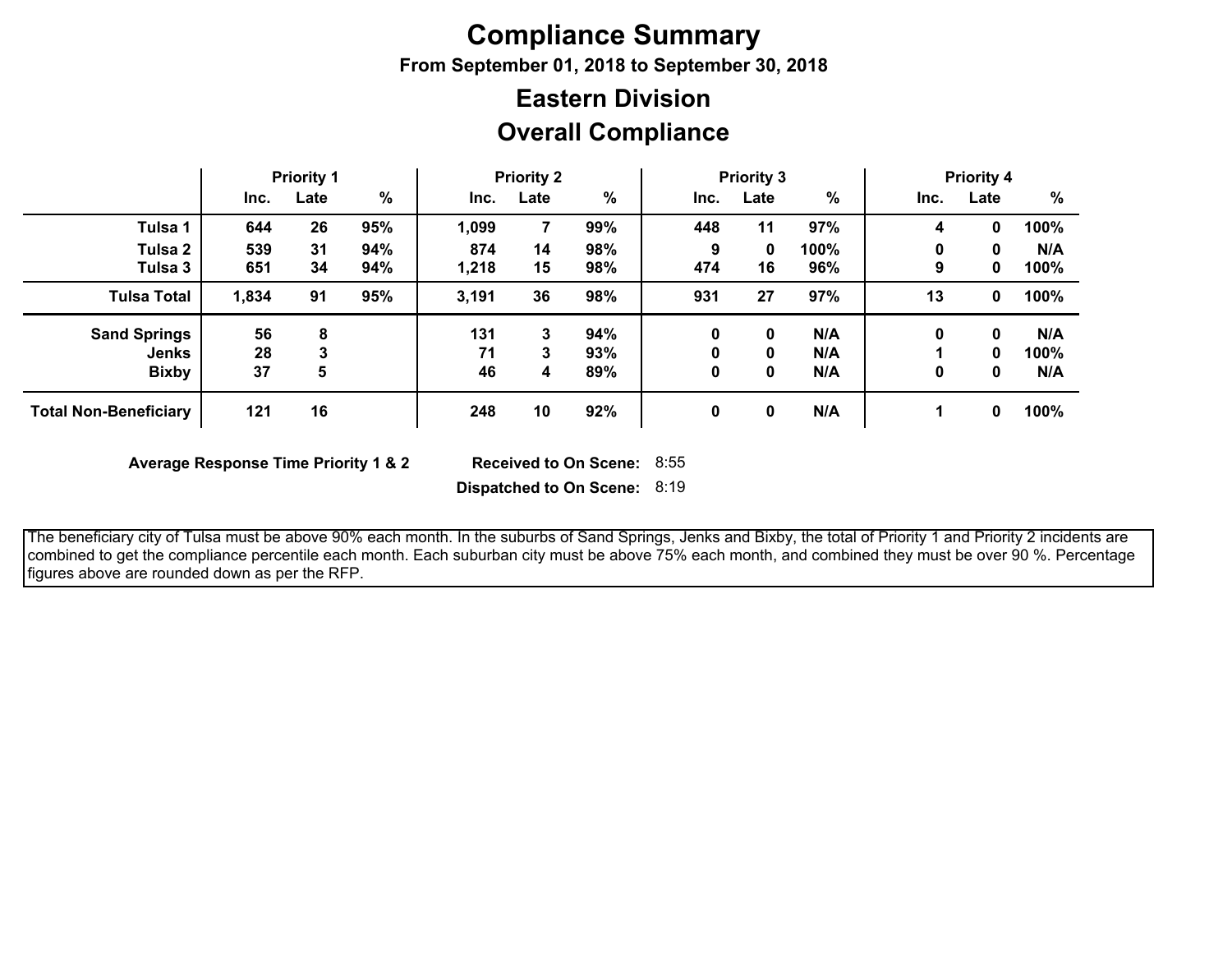# **Compliance Summary**

**From September 01, 2018 to September 30, 2018**

## **Overall Compliance Western Division**

|                               | <b>Priority 1</b> |           |     | <b>Priority 2</b> |      | <b>Priority 3</b> |      |                |      | <b>Priority 4</b> |                |      |
|-------------------------------|-------------------|-----------|-----|-------------------|------|-------------------|------|----------------|------|-------------------|----------------|------|
|                               |                   | Inc. Late | %   | Inc.              | Late | $\%$              | Inc. | Late           | $\%$ | Inc.              | Late           | %    |
| <b>Oklahoma City 1</b>        | 980               | 90        | 90% | 1,649             | 14   | 99%               | 388  | 9              | 97%  | 6                 | $\mathbf{2}$   | 66%  |
| <b>Oklahoma City 2</b>        | 962               | 100       | 89% | 1,583             | 18   | 98%               | 229  | 11             | 95%  | 3                 | $\mathbf{0}$   | 100% |
| <b>Edmond</b>                 | 161               | 18        | 88% | 241               | 9    | 96%               | 72   | $\overline{7}$ | 90%  | 0                 | 0              | N/A  |
| <b>Total OKC &amp; Edmond</b> | 2,103             | 208       | 90% | 3,473             | 41   | 98%               | 689  | 27             | 96%  | 9                 | $\overline{2}$ | 77%  |
| <b>Mustang</b>                | 33                | 7         |     | 48                | 0    | 91%               | 18   | $\mathbf{2}$   | 88%  | 0                 | 0              | N/A  |
| <b>The Village</b>            | 33                | 9         |     | 48                | 0    | 88%               | 0    | 0              | N/A  | 0                 | $\mathbf 0$    | N/A  |
| <b>Nichols Hills</b>          | 6                 | 1         |     | 8                 | 0    | 92%               | 0    | 0              | N/A  | 0                 | $\mathbf{0}$   | N/A  |
| <b>Total Non-Beneficiary</b>  | 72                | 17        |     | 104               | 0    | 90%               | 18   | $\mathbf{2}$   | 88%  | 0                 | $\mathbf 0$    | N/A  |
| <b>Piedmont</b>               | 9                 |           |     | 11                |      |                   | 0    |                |      | $\mathbf 0$       |                |      |

**Average Response Time Priority 1 & 2** 

**Dispatched to On Scene:** 8:58 Received to On Scene: 9:27

The beneficiary city of Oklahoma City must be above 90% each month. In the suburbs of Mustang, The Village, and Nichols Hills, the total of Priority 1 and Priority : incidents are combined to get the compliance percentile each month. Each suburban city must be above 75% each month, and combined they must be over 90 %. Percentage figures above are rounded down as per the RFP.